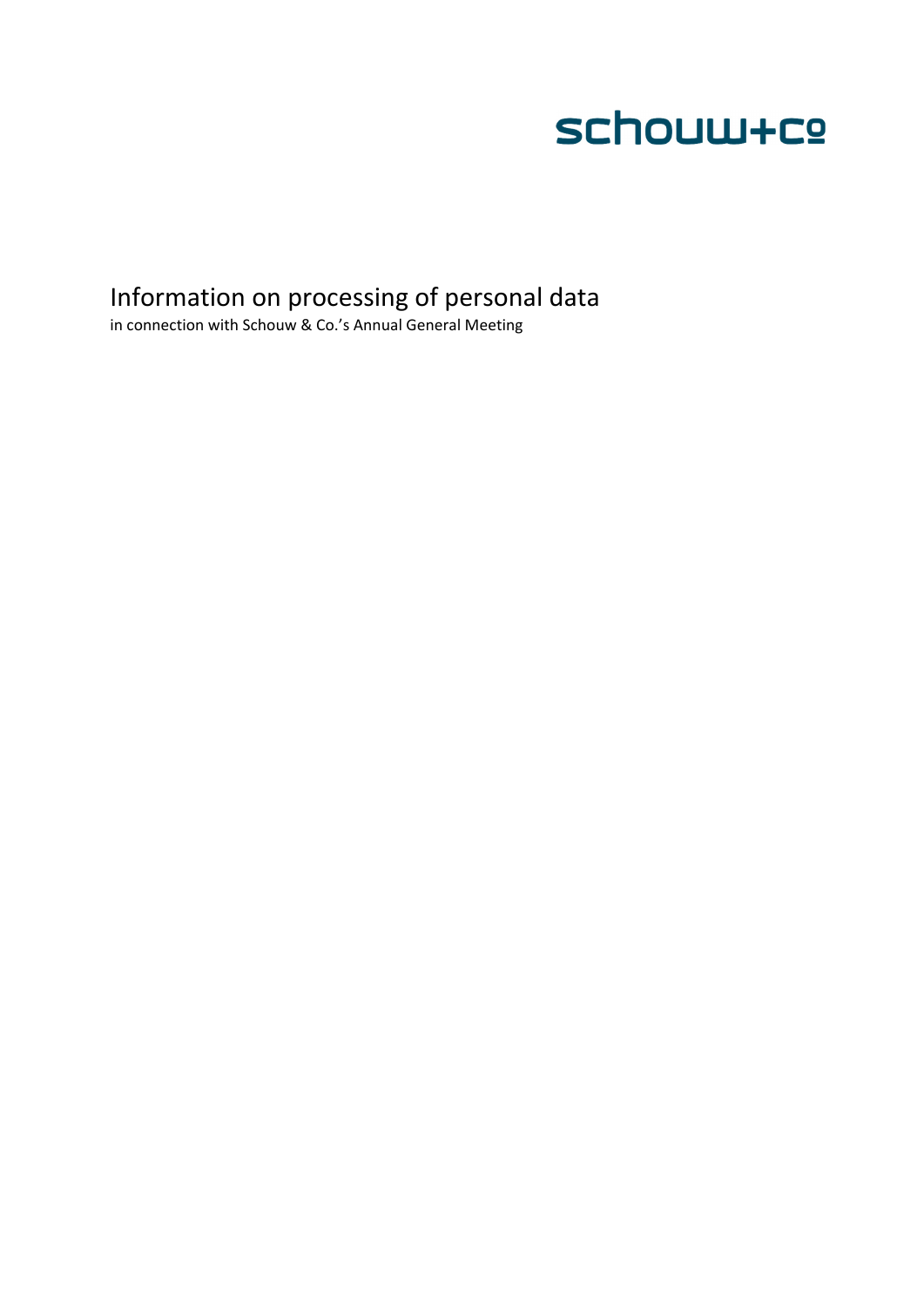#### **Contents**

| 2. |                                                                                       |  |
|----|---------------------------------------------------------------------------------------|--|
| 3. |                                                                                       |  |
| 4. | Submission of questions or consideration of proposals prior to the general meeting  3 |  |
| 5. |                                                                                       |  |
| 6. |                                                                                       |  |
| 7. |                                                                                       |  |
| 8. |                                                                                       |  |
| 9. |                                                                                       |  |

#### **1. Introduction**

The purpose of this information sheet is to provide you as a shareholder, proxy or adviser with certain information about how personal data is collected, processed and stored in connection with the Annual General Meeting of Aktieselskabet Schouw & Co., company reg. (CVR) no. 63 96 58 12, Chr. Filtenborgs Plads 1, 8000 Aarhus C, Denmark (the "Company").

The Company is the data controller, which means that the Company is responsible for ensuring that your personal data are processed correctly. If you have any questions, please contact the Company on +45 86 11 22 22 or by sending an e‐mail to schouw@schouw.dk.

The following sections provide a description of the information which the Company may collect, process and store as well as the purpose and legal basis for such processing.

Sections 2‐3 provide certain general information about the notice to convene the general meeting, publication of documents, notice of attendance, appointment of proxy and postal voting, and sections 4‐6 address a number of more specific issues, including submission of questions prior to the general meeting, submission of proposals to be considered at the general meeting, the right to speak and ask questions at the general meeting and minutes of the general meeting. Section 7 contains information about the Company's use of a data processor, and section 8 at the end contains certain information about your rights as a data subject.

For more information, see the Company's Cookie and Privacy Policy which is available on the Com‐ pany's website.

## **2. Notice of Annual General Meeting**

The notice to convene the general meeting of the Company is based on the information registered about you in the register of shareholders, including your name, address and e-mail address, if available. In this connection, the Company will process your personal data for the purpose of convening shareholders to the Annual General Meeting, including to enable shareholders to exercise their funda‐ mental administrative rights at the general meeting.

The notice and agenda will be published and distributed in accordance with applicable legislation and the Company's articles of association, i.e. published as a company announcement through Nasdaq Co‐ penhagen and on the Company's website and sent by letter to all shareholders who are recorded in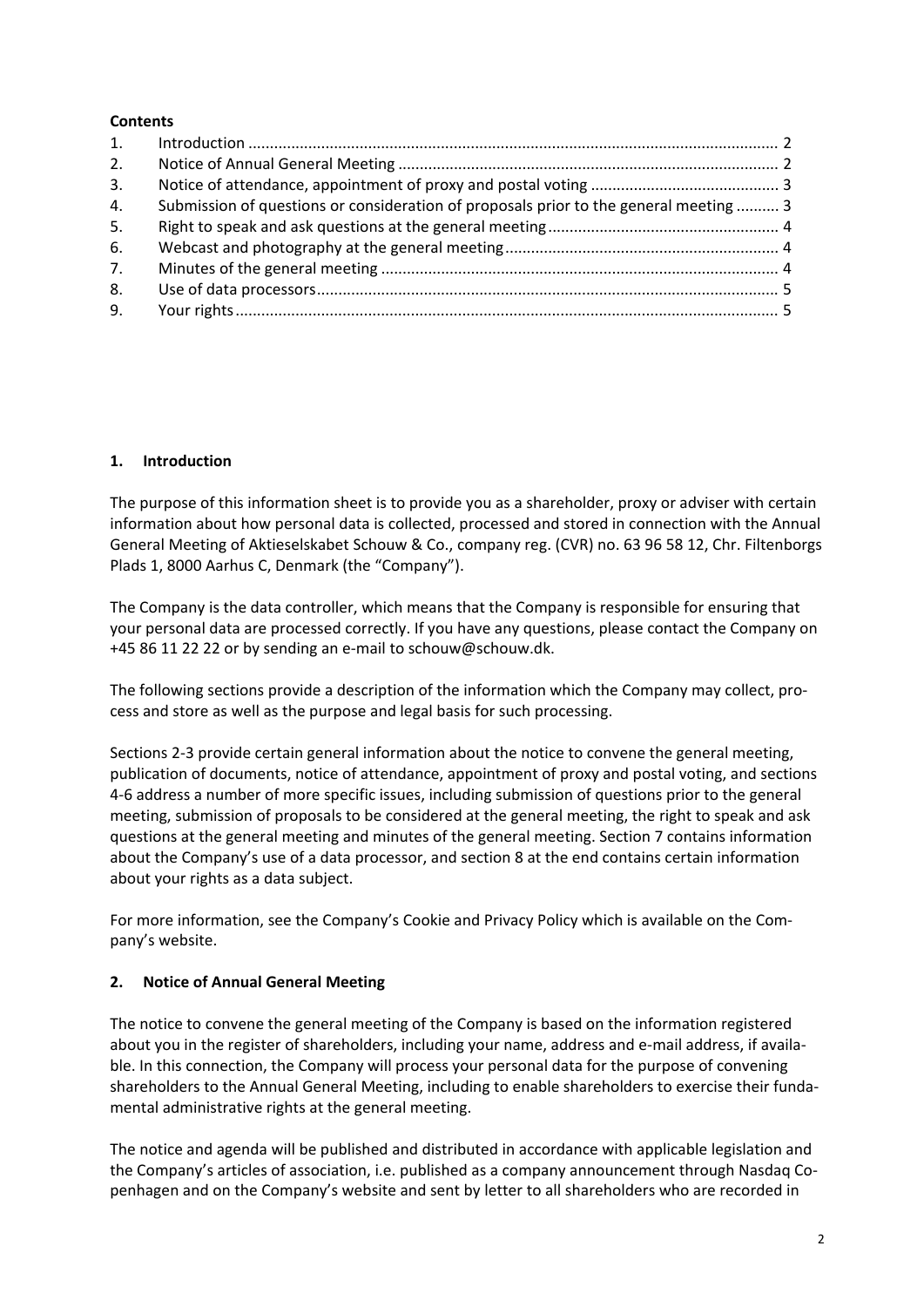the register of shareholders at the time of print‐out of the notice of the meeting or who have so re‐ quested.

When the notice to convene is published, certain other documents of relevance to the general meeting will be published on the Company's website, including the complete proposals and forms for ap‐ pointment of proxy or postal voting.

The notice and agenda will be available on the website for a period of five years, and the other documents will be available on the website up to the date of the Annual General Meeting.

The Company may store the notice and agenda, the complete proposals and proxy and postal vote forms until it is no longer necessary for the Company to store such information for the purpose of pur‐ suing the interests of the Company and its shareholders.

#### **3. Notice of attendance, appointment of proxy and postal voting**

When you as a shareholder give notice that you and possibly your adviser will attend the general meeting or you appoint a third-party proxy, the Company will issue an admission card, which will contain certain personal data about you, the proxy and/or adviser, if any, including name, address, e‐mail address and shareholding. Admission cards will be made available electronically or will be sent by e‐ mail or by regular mail.

The notice of attendance involves processing of your personal data by the Company on the basis of the information registered about you in the register of shareholders. Your personal data will also be pro‐ cessed if you issue a proxy with instructions or a proxy to the Board of Directors or vote by post. Simi‐ larly, your personal data will be processed if you vote at the general meeting.

If you issue a proxy to a third party and/or give notice of an adviser's attendance, the Company will collect and process their personal data (name and address). The purpose of collecting and processing the data is to ensure that the relevant persons will have access to attend the Company's general meeting and be able to exercise the relevant rights.

The Company may store information about attendees, proxies and postal votes until it is no longer necessary for the Company to store such information for the purpose of pursuing the interests of the Company and its shareholders, at which time it will be deleted.

## **4. Submission of questions or consideration of proposals prior to the general meeting**

If you submit written questions or requests for specific matters to be included on the agenda prior to the general meeting, you must document your status as a shareholder or proxy, and your personal data will be collected and processed for that purpose. In this connection the Company will collect and process your personal data based on its legitimate interest of being able to identify you so that you may exercise your right as a shareholder to submit questions or to have proposals included on the agenda.

If questions are answered in writing, the questions together with your name and the Company's an‐ swers will be presented at the general meeting. If your request to have a specific matter included on the agenda satisfies the requirements, the proposal and your name will be included (i) on the agenda and in the complete proposals and (ii) in proxy and postal vote forms, which will subsequently be pub‐ lished in accordance with the applicable rules.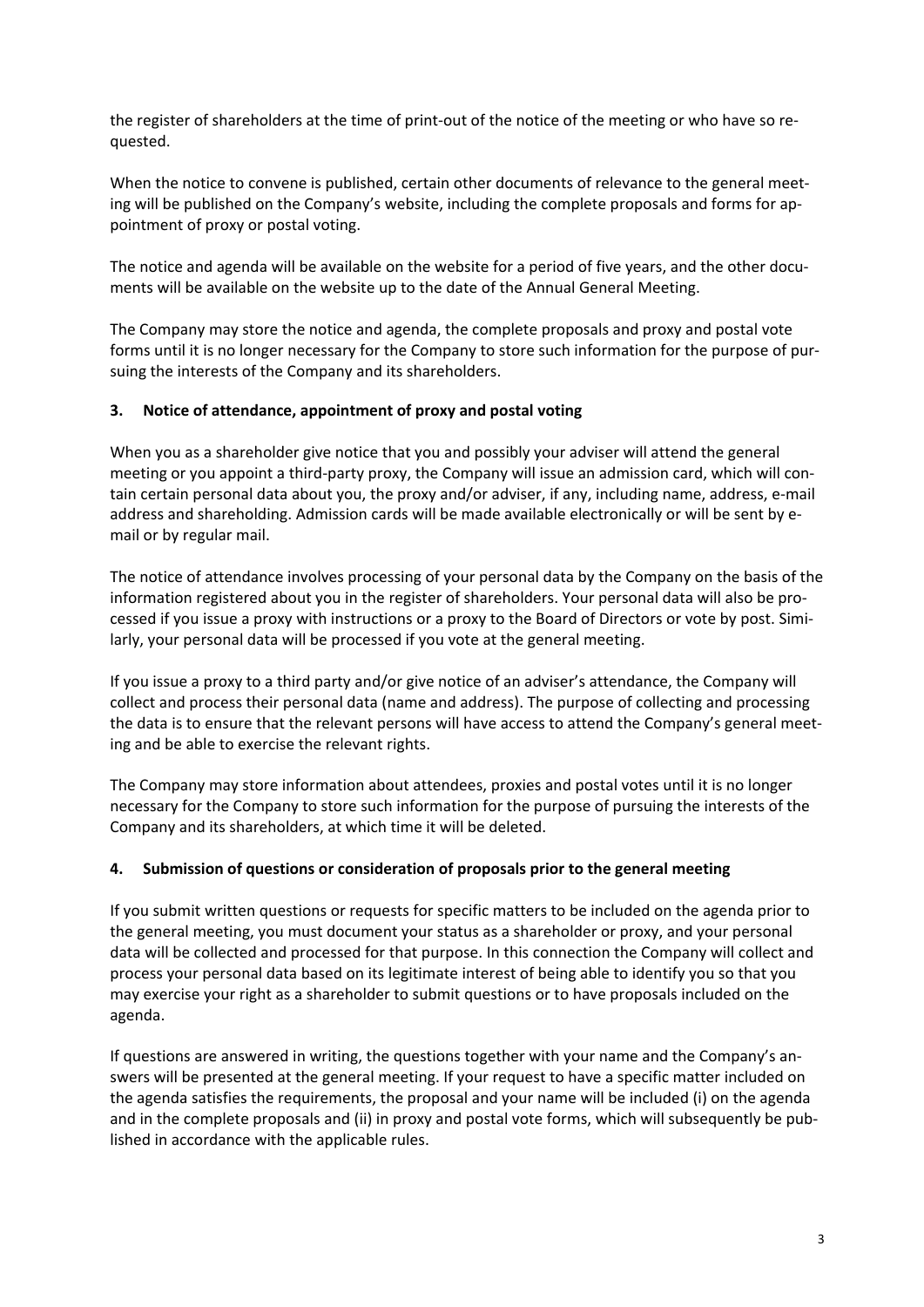The Company may store information about questions and proposals submitted, until it is no longer necessary for the Company to store such information for the purpose of pursuing the interests of the Company and its shareholders, at which time it will be deleted.

## **5. Right to speak and ask questions at the general meeting**

If you choose to take the floor at the general meeting, for instance, to ask questions to the report of the Board of Directors or the annual report, you may be asked to document your status as a share‐ holder or proxy. Your personal data will be collected and processed in that connection based on the Company's legitimate interest of being able to identify you so that you may exercise your right to speak and ask questions at the general meeting.

# **6. Webcast and photography at the general meeting**

If the Company decides to video record and livestream the general meeting to the internet, infor‐ mation to that effect will be provided in the notice to convene the general meeting. Shareholders attending in person will also be informed of whether the general meeting will be livestreamed.

Any such video recording would be webcast live from the investor portal on the Company's website, and the recording may also be available on demand via the investor portal following the general meeting. The audiovisual recording will generally show the stage and podium of the general meeting, but it cannot be ruled out that a few short video sequences will show the group of shareholders present.

Both images and audio recordings will be made public if you choose to take the floor at the general meeting. In that situation, it will not be possible to refuse the audiovisual recording and it will signify your consent to the Company collecting, processing and using your personal data, including your name and image, in connection with the video recording.

In addition, a limited amount of photographs will be taken for the purpose of the Company referring to the general meeting, for example, on LinkedIn. Basically, these will involve general situation photos, such as photos showing the stage and the podium, or all or parts of the attending group of shareholders present and not images of individuals. By attending the general meeting, you consent to the Company collecting, processing and using your personal data in connection with the photo recordings.

# **7. Minutes of the general meeting**

After the general meeting, the Company will draw up minutes of the proceedings at the general meet‐ ing, and in addition to the original collection and processing of your personal data, for instance if you submit proposals or exercise your right to speak at the general meeting, further processing of your personal data may take place.

The minutes must be prepared in accordance with the Danish Companies Act, and the processing would thus take place to comply with a statutory requirement. If you submit a proposal for inclusion on the agenda, you cannot refuse to have your name appear in the notice convening the general meet‐ ing, nor can you refuse any mention thereof in the minutes. When prepared, the minutes of the general meeting will be made available at the Company's offices for inspection by other shareholders.

The Company may store the minutes of the general meeting until it is no longer necessary for the Company to store such information for the purpose of pursuing the interests of the Company and its shareholders, including for the purpose of documenting the proceedings and resolutions passed at the general meeting. This means that minutes will not be deleted.